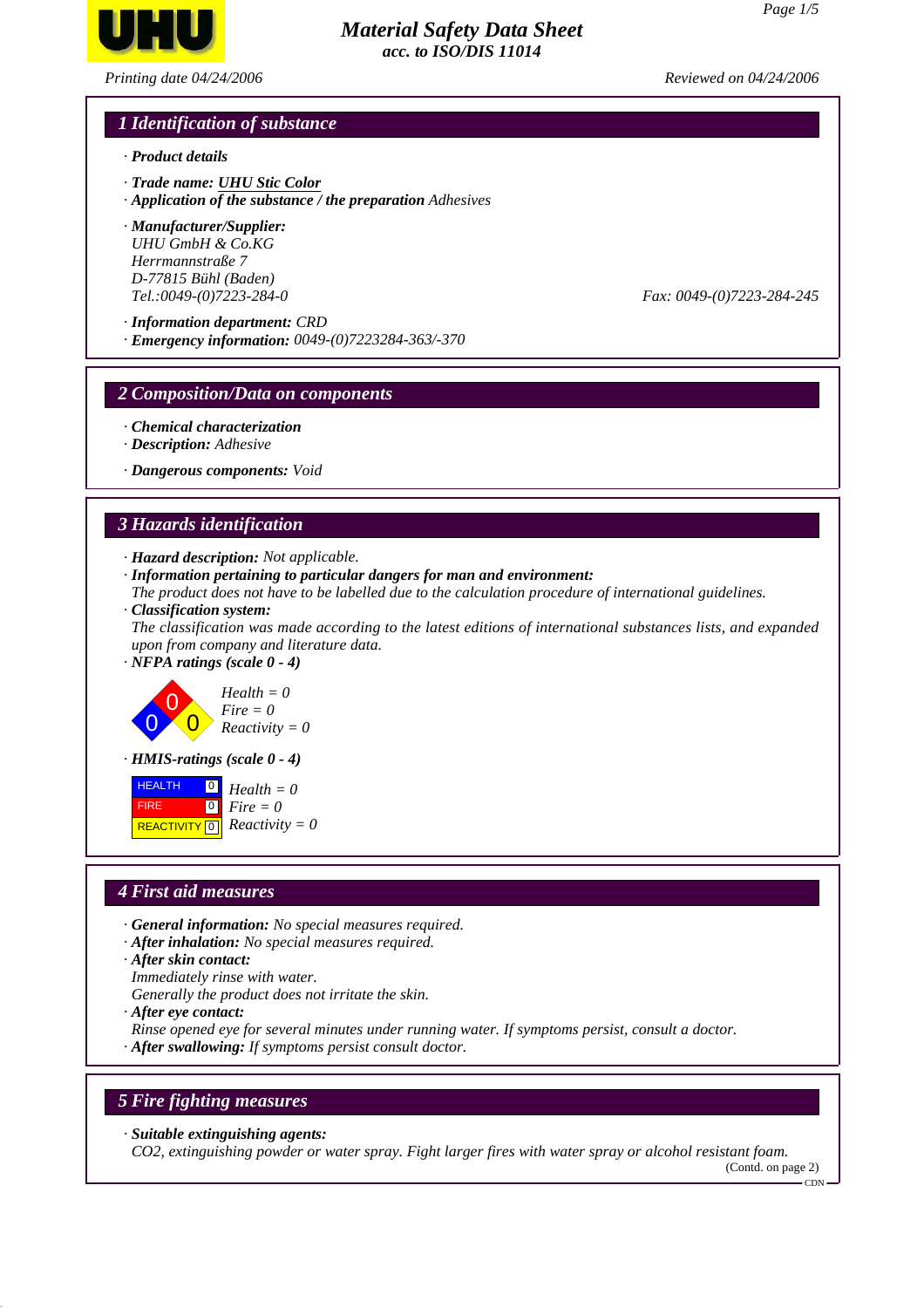

*Printing date 04/24/2006 Reviewed on 04/24/2006*

*Trade name: UHU Stic Color*

*· Protective equipment: No special measures required.*

#### *6 Accidental release measures*

- *· Person-related safety precautions: Not required.*
- *· Measures for environmental protection: No special measures required.*
- *· Measures for cleaning/collecting:*
- *Warm water*
- *Pick up mechanically.*

#### *7 Handling and storage*

#### *· Handling:*

- *· Information for safe handling: No special measures required.*
- *· Information about protection against explosions and fires: No special measures required.*
- *· Storage:*
- *· Requirements to be met by storerooms and receptacles: No special requirements.*
- *· Information about storage in one common storage facility: Not required.*
- *· Further information about storage conditions: Protect from frost.*

#### *8 Exposure controls and personal protection*

*· Additional information about design of technical systems: No further data; see item 7.*

*· Components with limit values that require monitoring at the workplace: The product does not contain any relevant quantities of materials with critical values that have to be monitored at the workplace.*

*· Additional information: The lists that were valid during the creation were used as basis.*

*· Personal protective equipment:*

- *· General protective and hygienic measures:*
- *The usual precautionary measures for handling chemicals should be followed.*

*Avoid direct contact with the chemical/ the product/ the preparation by organizational measures. · Breathing equipment: Not required.*

- *· Protection of hands: Not required.*
- *· Material of gloves*

*The selection of the suitable gloves does not only depend on the material, but also on further marks of quality and varies from manufacturer to manufacturer. As the product is a preparation of several substances, the resistance of the glove material can not be calculated in advance and has therefore to be checked prior to the application.*

*· Penetration time of glove material*

*The exact break trough time has to be found out by the manufacturer of the protective gloves and has to be observed.*

*· Eye protection: Not required.*

# *9 Physical and chemical properties*

| General Information         |                                               |                              |
|-----------------------------|-----------------------------------------------|------------------------------|
| Form:                       | Solid                                         |                              |
| Color:                      | Violet                                        |                              |
| Odor:                       | Characteristic                                |                              |
| $\cdot$ Change in condition |                                               |                              |
|                             | Melting point/Melting range: $64-65^{\circ}C$ |                              |
|                             | Boiling point/Boiling range: $100^{\circ}$ C  |                              |
|                             |                                               | $(Contd \cap \text{base}$ 3) |

(Contd. on page 3)

(Contd. of page 1)

 $-CDN$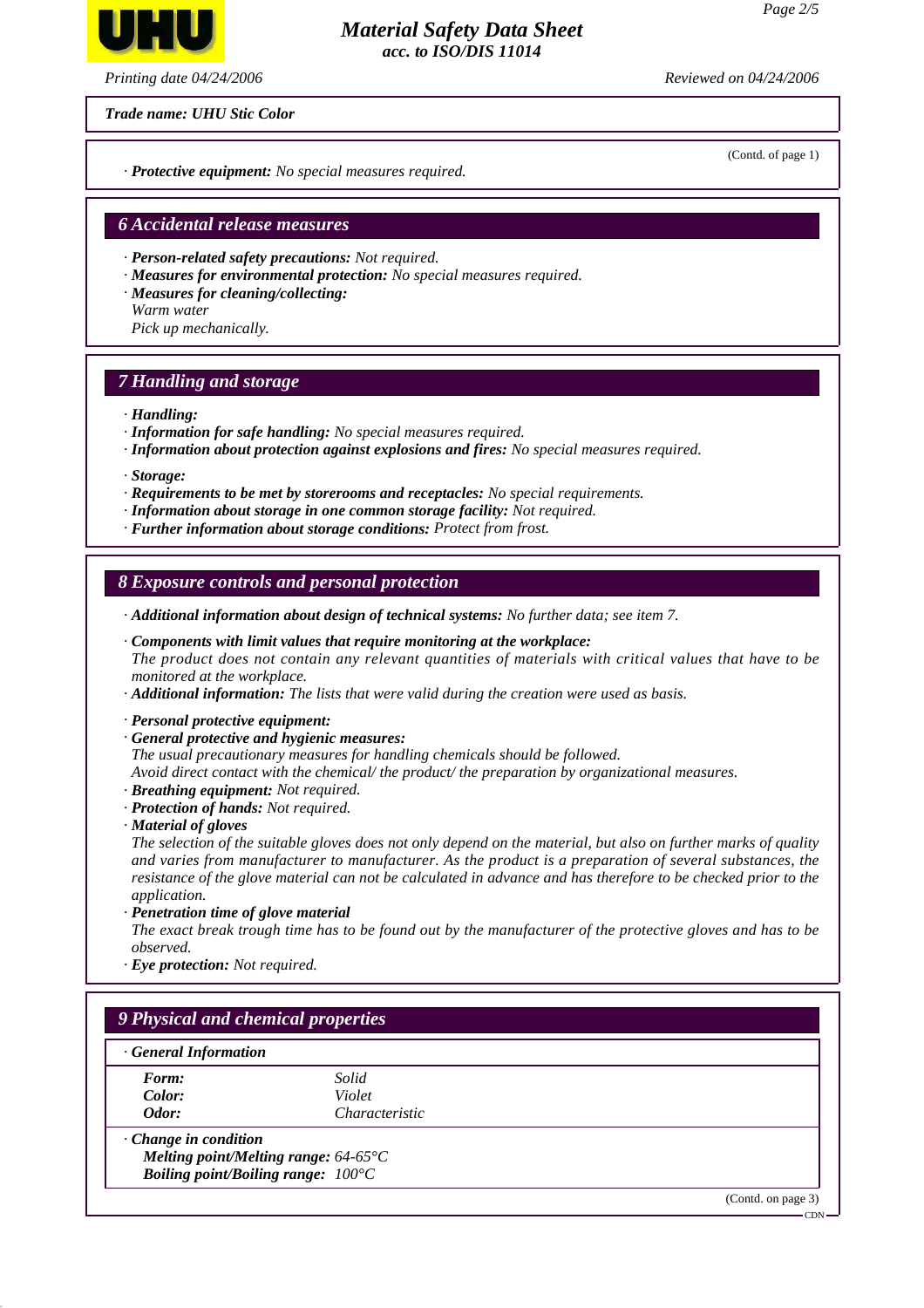

*Printing date 04/24/2006 Reviewed on 04/24/2006*

*Trade name: UHU Stic Color*

|                                                    |                                               | (Contd. of page 2) |
|----------------------------------------------------|-----------------------------------------------|--------------------|
| · Flash point:                                     | Not applicable.                               |                    |
| $\cdot$ Auto igniting:                             | Product is not selfigniting.                  |                    |
| · Danger of explosion:                             | Product does not present an explosion hazard. |                    |
| $\cdot$ Vapor pressure at 20 $\degree$ C:          | 23 hPa                                        |                    |
| $\cdot$ Density at 20 $\degree$ C:                 | $1.17$ g/cm <sup>3</sup>                      |                    |
| $\cdot$ Solubility in / Miscibility with<br>Water: | Soluble.                                      |                    |
| $\cdot$ pH-value at 20°C:                          | 10.5                                          |                    |
| · Solvent content:<br>Organic solvents:            | $16.8\%$                                      |                    |
| Water:                                             | 54.3%                                         |                    |

# *10 Stability and reactivity*

*· Thermal decomposition / conditions to be avoided: No decomposition if used according to specifications.*

- *· Dangerous reactions No dangerous reactions known.*
- *· Dangerous products of decomposition: No dangerous decomposition products known.*

# *11 Toxicological information*

- *· Acute toxicity:*
- *· Primary irritant effect:*
- *· on the skin: No irritant effect.*
- *· on the eye: No irritating effect.*
- *· Sensitization: No sensitizing effects known.*
- *· Additional toxicological information:*

*The product is not subject to classification according to internally approved calculation methods for preparations:*

*When used and handled according to specifications, the product does not have any harmful effects according to our experience and the information provided to us.*

# *12 Ecological information*

*· General notes:*

*Water hazard class 1 (Self-assessment): slightly hazardous for water Do not allow product to reach ground water, water course or sewage system.*

# *13 Disposal considerations*

- *· Product:*
- *· Recommendation:*

*Smaller quantities can be disposed of with household waste. Disposal must be made according to official regulations.*

- *· Uncleaned packagings:*
- *· Recommendation: Disposal must be made according to official regulations.*

(Contd. on page 4)

**CDN**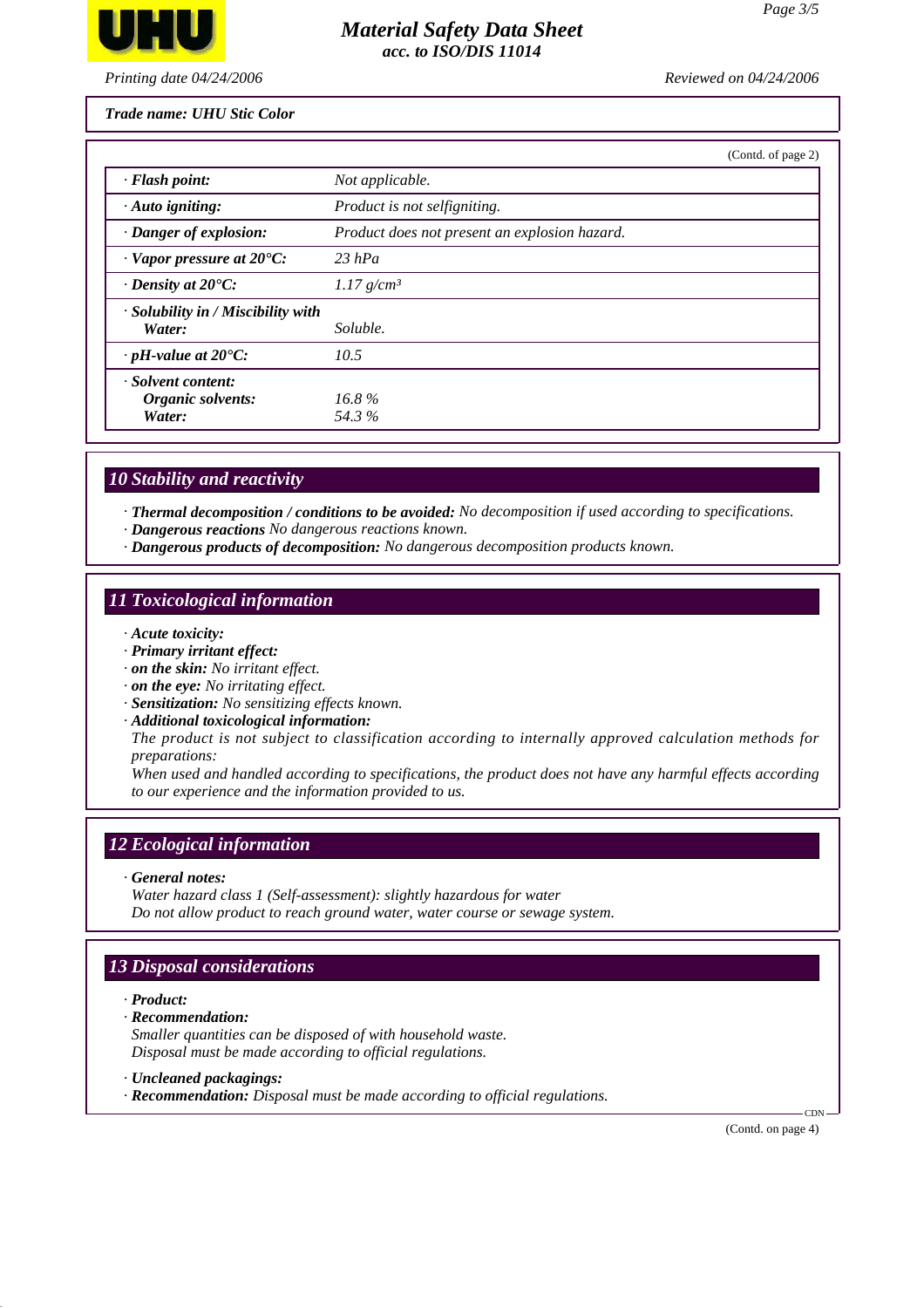

*Printing date 04/24/2006 Reviewed on 04/24/2006*

*Trade name: UHU Stic Color*

(Contd. of page 3)

#### *14 Transport information*

*· DOT regulations:*

*· Hazard class: -* 

*· Land transport ADR/RID (cross-border):*

*· ADR/RID class: -* 

*· Maritime transport IMDG:*

*· IMDG Class: - · Marine pollutant: No*

*· Air transport ICAO-TI and IATA-DGR: · ICAO/IATA Class: -* 

# *15 Regulations*

#### *· Sara*

*· Section 355 (extremely hazardous substances):*

*None of the ingredient is listed.*

*· Section 313 (Specific toxic chemical listings):*

*None of the ingredients is listed.*

*· TSCA (Toxic Substances Control Act):*

*7732-18-5 Wasser*

*77-09-8 Phenolphthalein*

*· Proposition 65*

*· Chemicals known to cause cancer:*

*77-09-8 Phenolphthalein*

*· Chemicals known to cause reproductive toxicity for females:*

*None of the ingredients is listed.*

*· Chemicals known to cause reproductive toxicity for males:*

*None of the ingredients is listed.*

*· Chemicals known to cause developmental toxicity:*

*None of the ingredients is listed.*

*· Cancerogenity categories*

*· EPA (Environmental Protection Agency)*

*None of the ingredients is listed.*

*· IARC (International Agency for Research on Cancer)*

*9003-39-8 Polyvinylpyrrolidon 3* 

*77-09-8 Phenolphthalein 2B*

*· NTP (National Toxicology Program)*

*77-09-8 Phenolphthalein R* 

*· TLV (Threshold Limit Value established by ACGIH)*

*None of the ingredients is listed.*

*· NIOSH-Ca (National Institute for Occupational Safety and Health)*

*None of the ingredients is listed.*

*· OSHA-Ca (Occupational Safety & Health Administration)*

*None of the ingredients is listed.*

*· Canadian substance listings:*

*· Canadian Domestic Substances List (DSL)*

*All ingredients are listed.*

(Contd. on page 5)

CDN